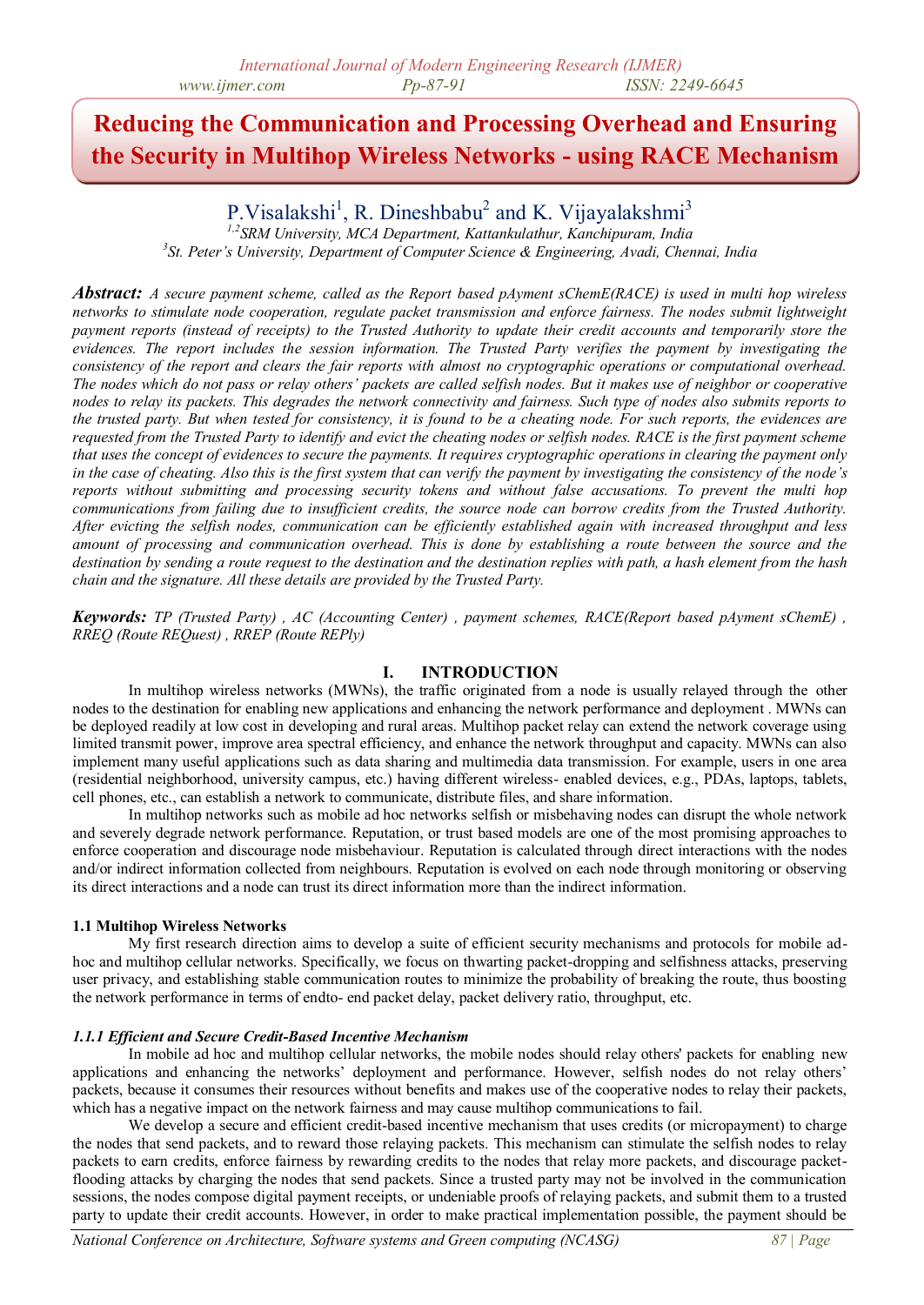secured with low overhead because the nodes have limited resources.



**Figure 1** Payment mechanism – Micro payments

### **1.2 Systematic micro-payments**

Principle : for every packet, the initiator is charged and all relay nodes are rewarded. Strength : all cheating attempts will be detected.

Weakness : Overhead ( increase of the communication cost )



**Figure 2** A Micro-Payment Scheme Encouraging

Collaboration in Multi-hop Cellular Networks (Multi-hop Up-link, Single-hop Down-link)

## **II. SYSTEM DESIGN**

In multihop networks such as mobile ad hoc networks selfish or misbehaving nodes can disrupt the wholenetwork and severely degrade network performance. Reputation, or trust based models are one of the most promising approaches to enforce cooperation and discourage node misbehaviour. Reputation is calculated through direct interactions with the nodes and/or indirect information collected from neighbours. Reputation is evolved on each node through monitoring or observing its direct interactions and a node can trust its direct information more than the indirect information.



**Figure 3** A logical Multihop wireless network architecture

This system consists of *: Multi-hop network establishment, Registration, path finding and communication, RACE mechanism.*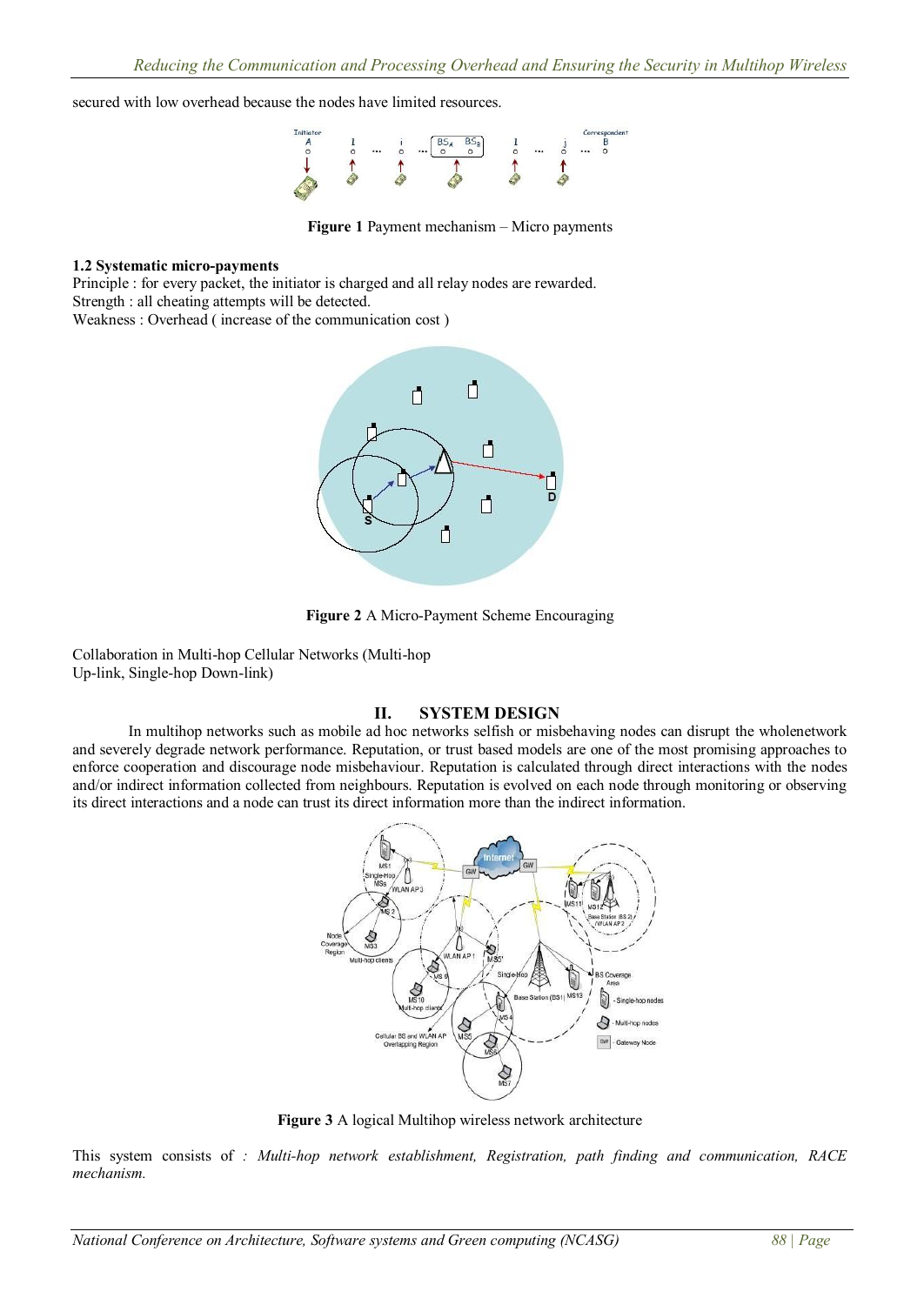## **2.1 Multi-hop network establishment**

In this first module, we have to establish the multi-hop wireless network. These nodes are used to communicate with each other directly or through the neighbor nodes. If one node send the message "Hello" means, first of all this message is received by the neighboring node. There after it will check whether the destination is neighbor or not. If destination is found the message is send or else it is forwarded to the next intermediate node.

#### **2.2 Registration, path finding and communication**

In this module every node that is created has to be registered with a Trusted Party in order to communicate effectively and to Evidence is valid if the computed PROOF is similar to the Evidence"s PROOF. The Credit-Account Update phase receives fair and corrected payment reports to update the nodes' credit accounts. The payment reports are cleared using the charging and rewarding policy and get the payment correctly. Upon registration the trusted party will give A Public & Private key pair, a symmetric key and a certificate. The public and private key pair is used in communication are required to act as source or destination node. The symmetric key is used to submit the payment reports.

The Trusted Party will keep Account details of every node. After that for the communication process the source will send a Route request to the destination. Packet containing the identities of the source (IDS) and the destination (IDD) nodes, time stamp (Ts), and Time-To-Live(TTL) or the maximum number of intermediate nodes. After a node receives the RREQ packet, it appends its identity and broadcasts the packet. The destination will reply with a Route reply that means the route reply contains the path. The destination node generates a hash chain by iteratively hashing a random value (h (K)) K times to produce the hash chain root (h(0)). The RREP packet contains the identities of the nodes in the route (e.g.,  $R = IDS$ , IDA, IDB, IDD in the route h  $(0)$ , and the destination node's certificate and signature (SigD(R, Ts, h(0))). This signature authenticates the hash chain and links it to the route. The intermediate nodes verify the destination node"s signature, relay the RREP packet, and store the signature and h (0) for composing the Evidence through that path we send the data.



**Figure 4** Ticket issuing and Authentication

## **2.3 RACE mechanism.**

In the data communication process every node will temporarily store the reports and evidences. After a session every node will submits the reports to the trusted party. Reports include the session IDs,A flag bit representing the last packet sent is whether Data or Acknowledgment and X (the number of packets that is transmitted).Report=R,F,X. The Classifier part in the trusted party will check the reports and find the suspected reports. Then the trusted party will ask the suspected node to submit the evidence through a Evidence request. The Evidence =  ${R, X, Ts, H (MX), h (0), h(X), H}$ (SigS(R, X, Ts, H(MX)), SigD(R, Ts, h(0)))}; Upon getting the request the node will submit the Evidence that it is temporarily stored. The Identifying cheaters part of the trusted party will then verify the Evidence and if the node found to be culprit then that node will be evicted from the network by the trusted party. And according to the payment scheme the nodes will get the payment for the data they are passed. The amount is deducted from the source nodes account and credited in intermediate nodes that are in the path. Evidences are undeniable, unforgettable and un- modifiable. The source node cannot deny initiating a session and the amount of payment because its signature is included in the Evidence. Moreover, it is also impossible to modify the source nodes" signatures, compute the private keys from the public ones, and compute the hash value of the signatures without computing the signatures. Instead of Tokens, here we using the Evidence mechanism and also the storage area of the evidences is low and without false accusations. Hence we can reduce the communication and processing overhead.

## **III. IMPLEMENTATION**

Multihop wireless networks (MWNs), or the next-generation wireless networks, can significantly improve network performance and deployment and help implement many novel applications and services. However, when compared to wired and single-hop wireless networks, MWNs are highly vulnerable to serious security threats because packets may be relayed through integrated networks and autonomous devices. My research has been focusing on developing security protocols for securing MWNs. Specifically, we are interested in securing route establishment and data transmission processes, establishing stable routes, and preserving users" anonymity and location privacy.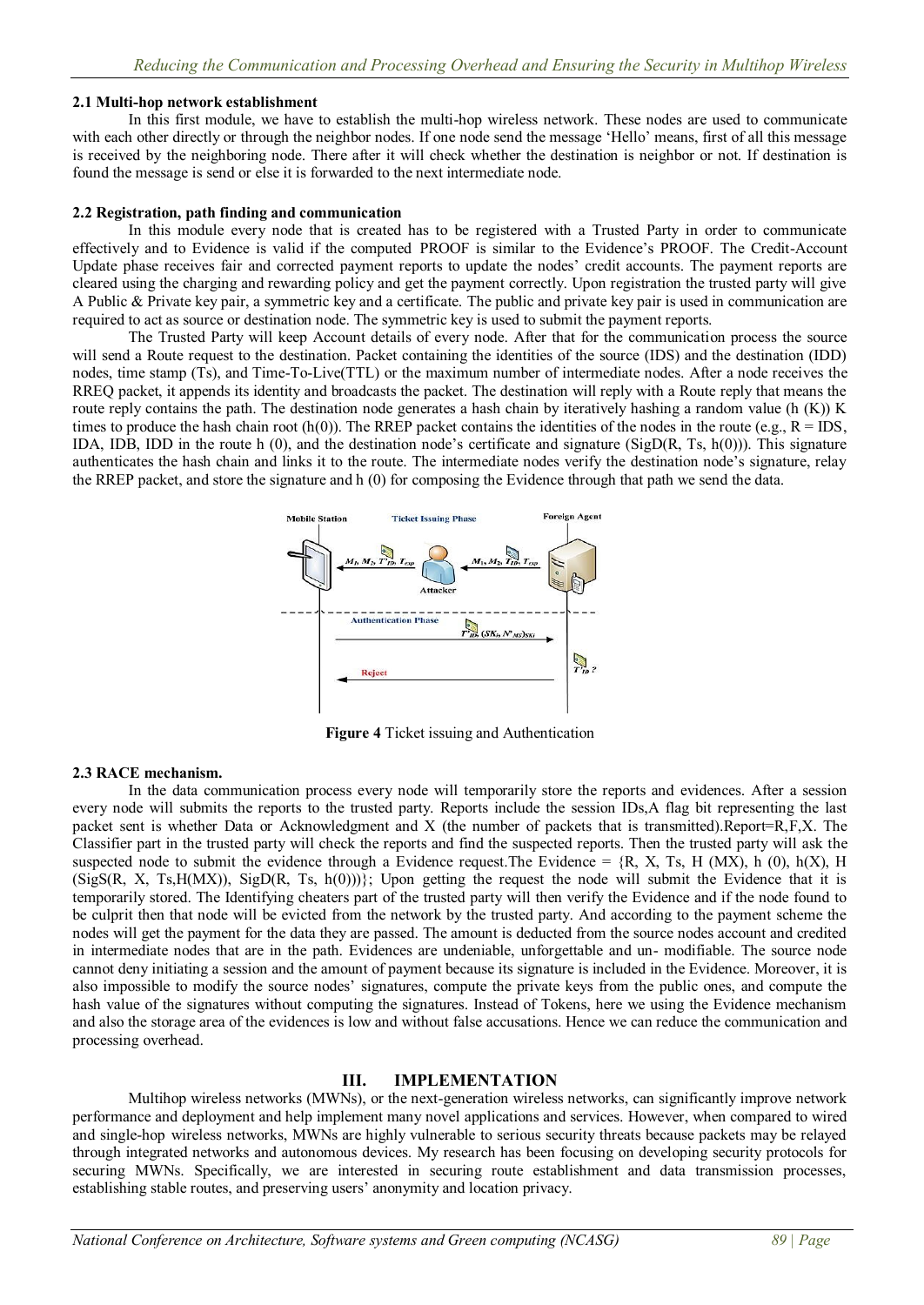Therefore the attempt is to reduce the communication and processing overhead and ensuring the security in Multihop Wireless Networks using the RACE Mechanism.

The RACE Mechanism consists of four main phases:

*Communication phase, Classifier phase, Identifying Cheaters phase, Credit Account phase.*

## **3.1 Communication phase**

The Communication phase has four processes: route establishment, data transmission, evidence composition, payment report composition/submission. Route establishment is done in order to establish an end-to-end Route. The source node broadcasts the Route Request (RREQ) packet containing the identities of the source (IDS) and the destination (IDD) nodes, time stamp (Ts), and Time-To-Live (TTL). TTL is the maximum number of intermediate nodes. After a node receives the RREQ packet, it appends its identity and broadcasts the packet if the number of intermediate nodes is fewer than TTL. The destination node composes the Route Reply (RREP) packet for the nodes broadcasted the first received RREQ packet, and sends the packet back to the source node. The destination node creates a hash chain by iteratively hashing a random value K times to produce the hash chain root. The optimal value of K depends on many factors such as the number of messages the source node needs to send, and the average number of messages sent through a route before it is broken, i.e., due to node mobility. Estimating a good value for K can save the destination node"s resources because once a route is broken, the unused hash values in the hash chain should not be used for another route to secure the payment. The nodes can estimate the value of K and periodically tune it. The RREP packet contains the identities of the nodes in the route. The signature authenticates the hash chain and links it to the route. The intermediate nodes verify the destination node"s signature, relay the RREP packet, and store the signature and H(Mx) for composing the Evidence.

Evidences have the following main features:

- Evidences are unmodifiable.
- If the source and destination nodes collude, they can create Evidences for any number of messages because they can compute the necessary security tokens.
- Evidences are unforgeable: If the source and destination nodes collude, they can create Evidence for sessions that did not happen, but the intermediate nodes cannot, because forging the source and destination nodes" signatures is infeasible.
- Evidences are undeniable: This is necessary to enable the TP to verify them to secure the payment. A source node cannot deny initiating a session or the amount of payment because it signs the number of transmitted messages and the signature is included in the Evidence.
- An honest intermediate node can always compose valid Evidence even if the route is broken or the other nodes in the route collude to manipulate the payment. This is because it can verify the Evidences to avoid being fooled by the attackers. Reducing the storage area of the Evidences is important because they should be stored until the AC clears the payment. Onion hashing technique can be used to aggregate Evidences. The underlying idea is that instead of storing one PROOF per session, one compact PROOF can be computed to prove the credibility of the payment of a group of sessions. The compact Evidence contains the concatenation of the DATAs of the individual Evidences and one compact PROOF that is computed by onion hashing.

#### **3.2 Classifier phase**

The Trusted Party verifies them by investigating the consistency of the reports, and classifies them into fair or cheating. For fair reports, the nodes submit correct payment reports, but for cheating reports, at least one node does not submit the reports or submits incorrect reports, e.g., to steal credits or pay less. Fair reports can be for complete or broken sessions.

## **3.3 Identifying Cheaters phase**

In the Identifying Cheaters" phase, the TP processes the cheating reports to identify the cheating nodes and correct the financial data. Our objective of securing the payment is preventing the attackers (singular of collusive) from stealing credits or paying less. We should also guarantee that each node will earn the correct payment even if the other nodes in the route collude to steal credits. The AC requests the Evidence only from the node that submits report with more payment instead of all the nodes in the route because it should have the necessary and undeniable proofs (signatures and hash chain elements) for identifying the cheating node(s). In this way, the AC can precisely identify the cheating nodes with requesting few Evidences. To verify an Evidence, the TP composes the PROOF by generating the nodes" signatures and hashing them.

#### **3.4 Credit Account phase**

The Credit-Account Update phase receives fair and corrected payment reports to update the nodes" credit accounts. The payment reports are cleared using the charging and rewarding policy and get the payment correctly. Upon registration the trusted party will give A Public & Private key pair, a symmetric key and a certificate. The public and private key pair is used in communication are required to act as source or destination node. The symmetric key is used to submit the payment reports.